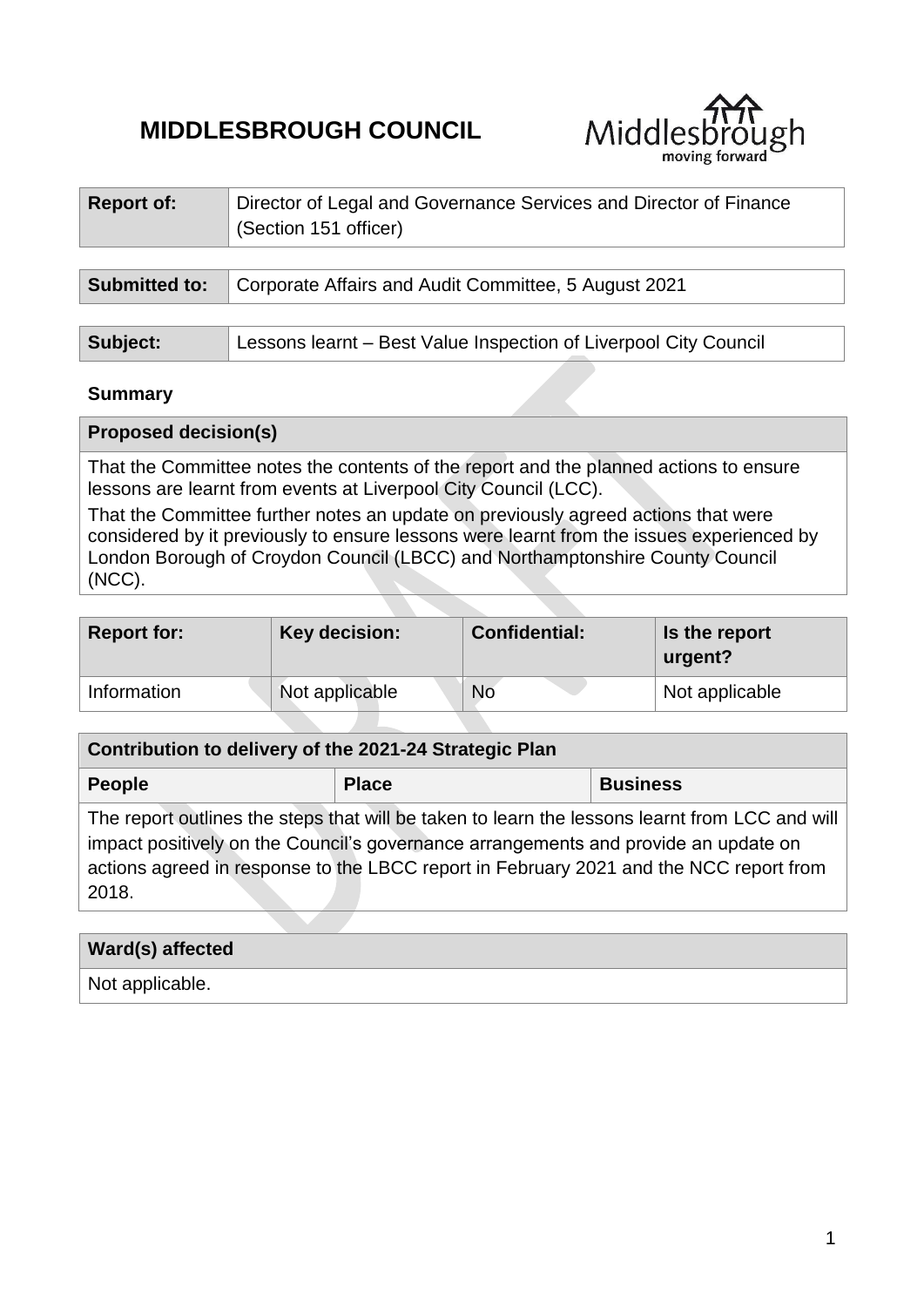#### **What is the purpose of this report?**

- 1. In December 2020 HM Government commissioned a statutory inspection of Liverpool City Council (LCC) following investigations by Merseyside Police which resulted in a number of arrests on suspicion of fraud, bribery, corruption and misconduct in public office with significant connections to LCC. The findings of the inspection commissioned by the Government were subsequently published within a [Best Value report.](https://assets.publishing.service.gov.uk/government/uploads/system/uploads/attachment_data/file/976197/Liverpool_Best_Value_inspection_report.pdf)
- 2. The police investigations and the Government's intervention ultimately led to the elected Mayor of Liverpool, Joe Anderson, stepping down from his role. It is important to note that Mr Anderson disputes the findings of the inspection and is currently seeking to challenge them through the courts.
- 3. This report to committee sets out the governance issues identified in the LCC report and assesses whether there are any lessons to be learnt for corporate governance within this Council.
- 4. Middlesbrough Council has the same model of governance as LCC, therefore a number of the points in the report will be particularly relevant. This report focuses purely on corporate governance arrangements within the Council and considers them in the context of the LCC inspection report.
- 5. The report also provides an update on actions previously agreed for this Council following consideration of the Best Value inspection of Northamptonshire County Council and the public interest report issued by the external auditor of London Borough of Croydon Council.

## **Why does this report require a Member decision?**

- 6. The report is necessary to ensure that the Committee is provided with sufficient information to ensure it is able to keep the Council's arrangements for corporate governance under review, in line with its terms of reference.
- 7. Learning lessons from other local authorities is best practice and provides an opportunity for the Council to assess its potential vulnerabilities.

#### **Report Background**

- 8. In March 2021, a [Best Value report](https://assets.publishing.service.gov.uk/government/uploads/system/uploads/attachment_data/file/976197/Liverpool_Best_Value_inspection_report.pdf) by government inspectors into governance arrangements in LCC following a policy inquiry into alleged fraud, bribery, corruption and misconduct in public office and the Council response to government in relation to the matters being investigated by the Police. The inspection focussed on:
	- planning
	- highways
	- regeneration;
	- property management; and
	- associated corporate governance arrangements.
- 9. The inspection team also considered whether LCC had effective arrangements in place to secure best value in those functions. LCC has a directly elected Mayor and cabinet model of governance.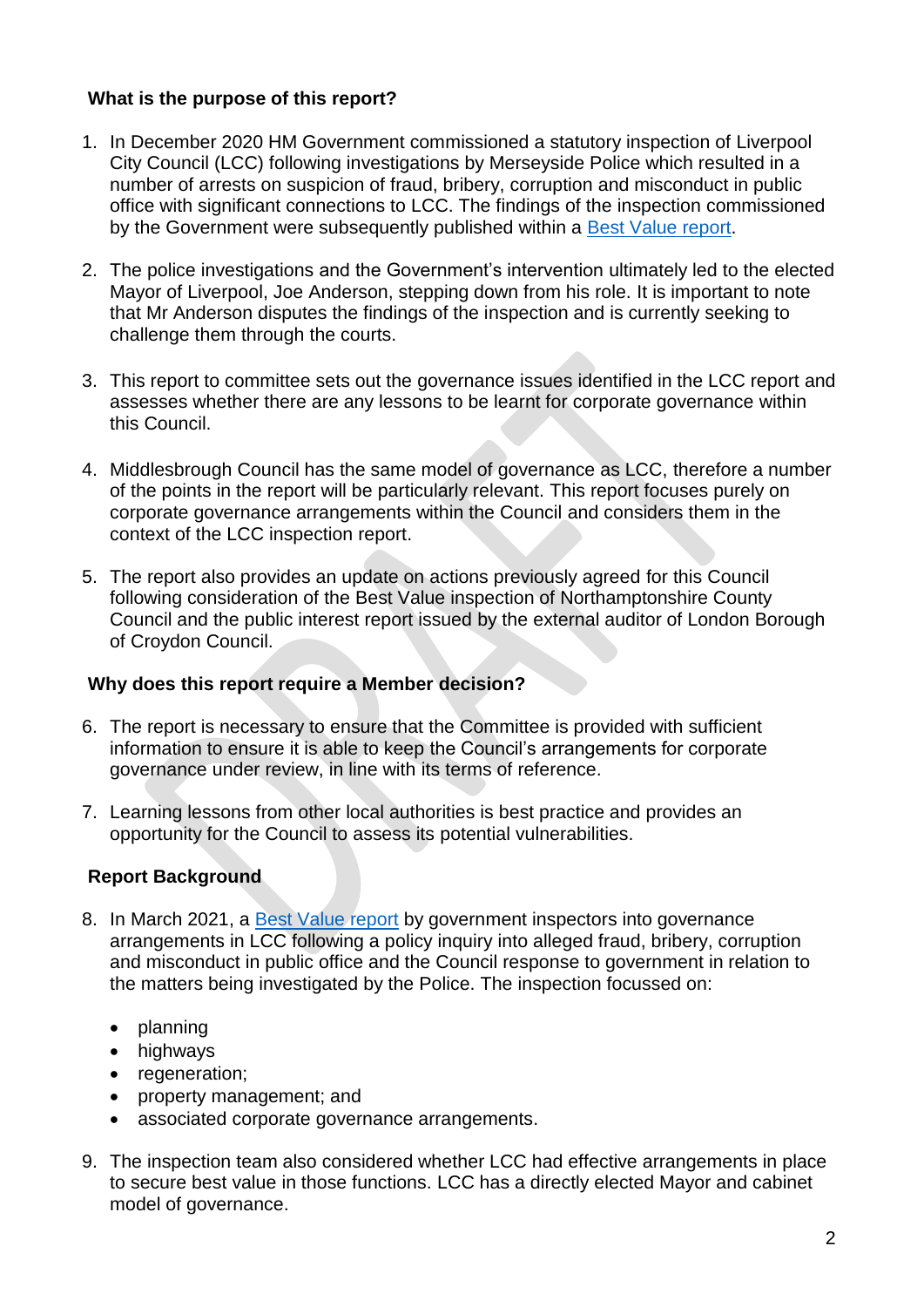#### **Officer structures, roles and responsibilities**

- 10.There had been multiple changes over a relatively short period of time within LCC to both the structure and the officers occupying posts within it. The Monitoring Officer was not part of the Senior Management team. There was also no post explicitly linked to the Internal Audit function. There were overlapping responsibilities with job titles not reflecting actual roles, resulting in confusion and unclear authority for decision making.
- 11.For a time the Mayor also chaired the officer team, further complicating the organisation's structure and the team found evidence that the Mayor did not adhere to the officer / member roles that would normally be expected.
- 12.For 10 years LCC had externalised and returned services to the Council and the inspectors found that these processes had not always been managed well and both physical and corporate knowledge and culture had been lost at each stage. The inspection team found there was a lack of strategic planning or forethought around this.
- 13.There was a lack of joint working on complex projects across teams, which resulted in delays to projects. Several examples were cited of silo working in Regeneration and Highways services and a lack of leadership within Highways services in particular.
- 14.The report highlighted concerns that despite the evidence of failure to comply with rules relating to key decisions, scrutiny, exempt reports and probity, no action was taken to address this either internally or via external audit, until the current Chief Executive took up his post.

#### *Regeneration and planning*

15.The inspection team was particularly concerned about the culture within the Regeneration department. It found that pressure had been applied on officers to 'get the right outcome' in planning and enforcement. They found incidents of requests to undertake enforcement action being refused or ignored by senior officers. This resulted in potentially unlawful decisions being taken and poor practice was not addressed.

*'What was clear was that in Regeneration, the only way to survive was to do what was requested without asking too many questions or applying normal professional standards.'*

16. The team highlighted concern that suggestions to take decisions to Cabinet for delegated authority were viewed as unnecessary red tape by Regeneration senior officers. The report cited several examples of active non-compliance with corporate governance requirements, which impacted negatively on the achievement of legal decisions that achieved best value for the organisation.

#### **Elected members – roles and responsibilities understanding**

- 17.The report identified inappropriate pressure by the Mayor to achieve outcomes he felt were more desirable. This included:
	- pressuring services to review tender processes where tenders were not awarded as expected to ensure contract were awarded to local contractors through his personal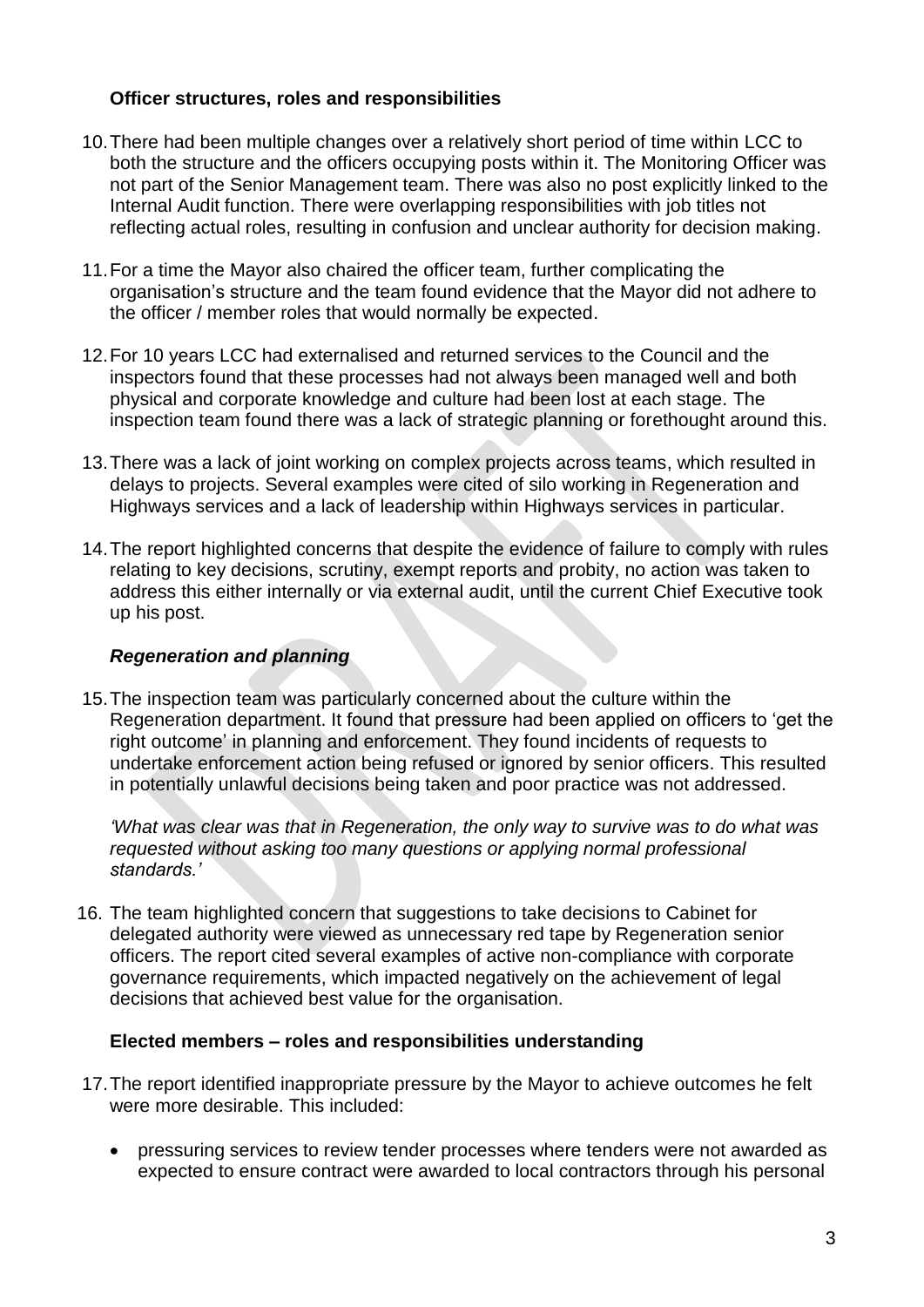view that social value was best achieved by employing contractors with a Liverpool post code base;

- failure to declare hospitality from developers;
- exceeding the parameters of his role, as allowed for in the constitution when he sought to take a more active and direct role in the running of the authority;
- appointments to Mayoral paid support posts for individuals to oversee delivery of Mayoral priorities, in addition to Cabinet members, were not always transparent; and
- inappropriate presence and role in the work of the Audit Committee.
- 18.The report cited examples of other elected members inappropriately intervening in staffing matters. There was limited understanding of the declarations of interest and hospitality registers and challenging behaviour in meetings, linked to a lack of understanding of the Nolan principles and the requirements of the Members Code of Conduct.
- 19.Despite over 120 complaints having been received during the years looked at by the inspection team, the vast majority were not validated and only one resulted in a determination by the Council's Complaints Sub-Committee. Failure to ensure the Standards Committee met regularly was also highlighted as a concern.
- 20.Where members acted inappropriately in the award of decisions, officer responses were to make processes more difficult for members to take those decisions, rather than formally publishing reports highlighting concerns about this and the correct behaviours that were expected. The team found evidence that officers raising concerns were not supported and were exposed to aggressive challenge.
- 21.The inspection team found scrutiny to be ineffective in LCC, with members finding it difficult to push back, chairs prevented from accessing information they requested and late report circulation.

#### **Corporate governance compliance**

- 22.Inspectors identified a reluctance to involve corporate governance resources appropriately and a culture of rule avoidance. They cited:
	- failure to hold complete records of key processes in one secure location e.g. asset disposals;
	- failure to appropriately engage with corporate procurement and non-compliance with Contract Standing Orders;
	- very poor contract management skills in Highways leading to loss of value for LCC, including failure to have contracts in place at the point of TUPE transfer to a new provider. Two years into an outsourced service a contract is still not in place;
	- poor partnership governance arrangements with key documents such as shareholder agreements not in place and failure to appropriately train members in the roles they were delivering and associated risks;
	- repeated failure to market test to ensure best value was achieved in contract management and asset disposals;
	- failure to involve legal services in asset disposal legal processes resulting in the City Solicitor not having oversight;
	- failure to revisit the business case for asset disposals despite repeated examples of the nature of the deal changing significantly through the process to the point where it should have been reconsidered and new approvals sought;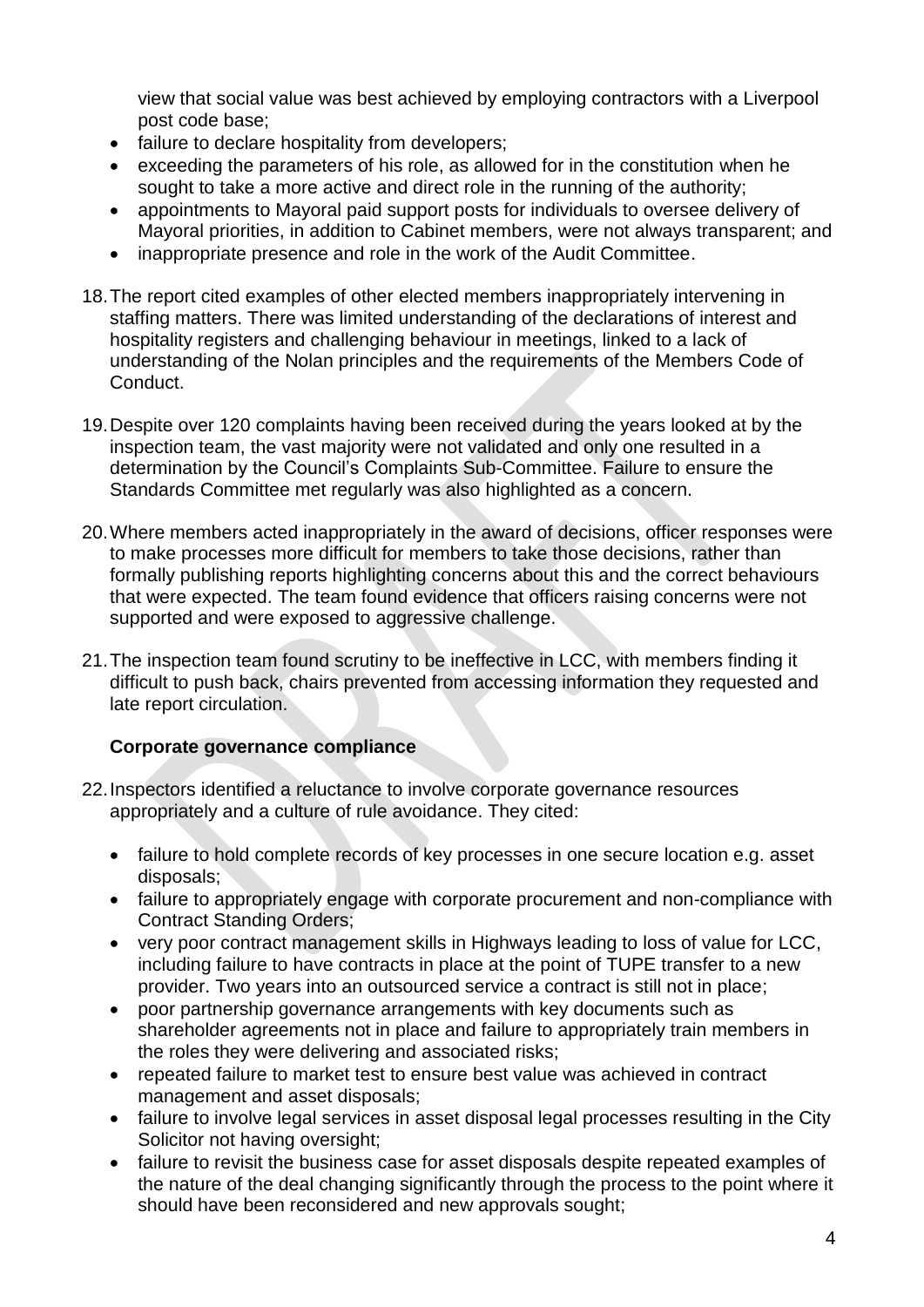- evidence of retrofitting proper approvals into final contracts for disposals because governance processes had not been followed;
- misuse of property assets, which were used by the Regeneration team as disposable assets to meet the goals of the Regeneration team without regard to strategic importance, capital or social value;
- lack of long term plans for asset management linked to the medium term planning cycle;
- poor procurement practice in relation to contact management of physical infrastructure meaning no control over expenditure and a significant risk of noncompliance of the estate with required standards; and
- legally non-compliant approach to social value within procurement processes.

#### **Legal corporate governance**

- 23. The inspection team separately pulled out a number of serious concerns around compliance with legal corporate governance expectations, in particular failure to engage internal legal services appropriately, including consciously ignoring valid concerns raised by legal services in relation to the actions of other departments.
- 24. There was lack of engagement of legal services in the outsourcing of legal advice resulting in conflict of interest when work was outsourced to firms who were also representing developers in disposals. There were also examples of using outsourced legal advice to challenge internal legal advice. Legal services had no oversight of decisions to outsource legal work, often only becoming aware at the very end of a process.
- 25. It highlighted failure to use finances for outsourcing of legal work to secure sufficient resource to complete disposal processes in-house.
- 26. There was also a failure to ensure all required documentation was held by the Council when outsourcing was used, including copies of leases for completed transactions.
- 27. The report identified a concerning practice of seeking legal comments on committee reports at the last minute and with an emphasis on the political support for any proposal which introduced unacceptable pressures on the service and impacted negatively on the robustness of scrutiny that could be applied.
- 28. Limited delegations to the City Solicitor did not reflect the significance of the role and its responsibilities.

#### **Use of Local Authority Trading Companies**

29. The team has highlighted concern around use of Local Authority Trading Companies (LATCos). In LCC it found the principles of good company governance in a local authority were not understood and if issues uncovered had continued without redress, LCC would have been facing major financial problems.

#### **Inspection Team recommendations**

30.The team made a number of specific recommendations to the Secretary of State for Housing, Communities and Local Government that have been set out below.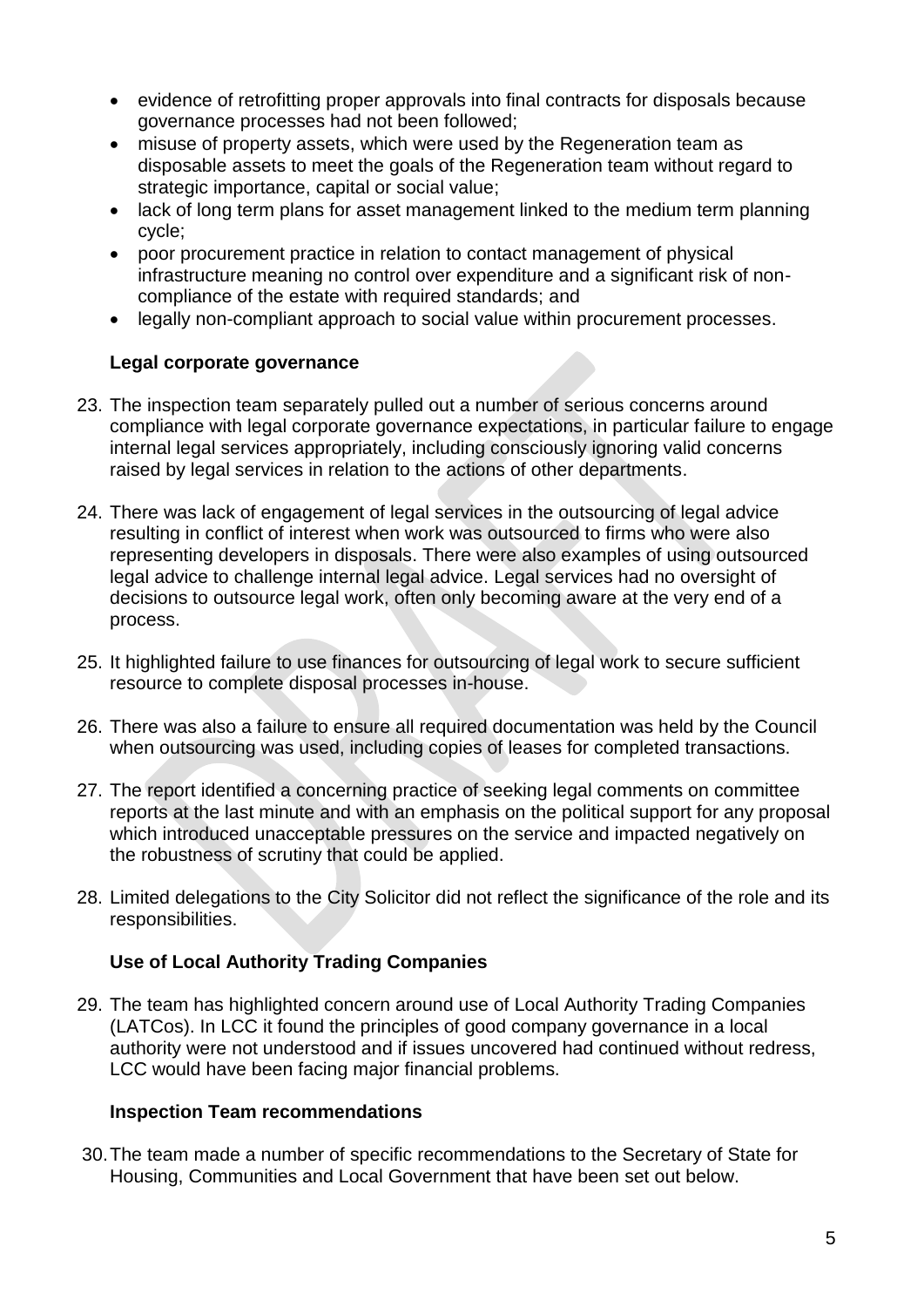31.The recommendations can be split into two sections: the severe consequences of the inspection for LCC and actions that seek to address the corporate governance failures identified by the inspection team.

#### *Consequences of the inspection*

- 32.The following recommendations are a direct consequence of the inspection and have been agreed by the Government:
	- Appoint Commissioners to oversee and approve or otherwise, the Council and its officers in preparing and delivering the Improvement journey of LCC, for an initial period of 3 years. This only to be extended if LCC fails to make satisfactory progress in implementing and embedding the changes necessary to deliver best value in its governance and operations.
	- Remove the power of LCC to seek to change its electoral arrangements under the Local Government and Public Involvement in Health Act 2007 and the Local Democracy, Economic Development and Construction Act 2009 and, instead, delegate these powers to the Commissioners to consider and consult upon a proposal to change the LCC electoral cycle to an all-out elections once every 4 years, with a reduced number of Councillors elected on a single member ward basis to be implemented as part of the current boundary review being undertaken by the Local Government Boundary Commission for England.
	- To consider and approve a suitable officer structure for LCC which provides sufficient resources to deliver LCC functions in an effective way, including the Improvement Plan and its monitoring and reporting within 6 months.
	- Require the consent of Commissioners before LCC at either Member or Officer level agree Heads of Terms for any property transaction and subsequent consent before any legally binding commitment is entered into.
	- For the direction period, to a. Obtain prior agreement of commissioners to any dismissal or suspension of a person who has been designated a Statutory Officer or the Assistant Director Governance, Audit and Assurance or equivalent. b. Ensure any appointments of a person to a position the holder of which is to be designated as a statutory officer or the head of internal audit are conducted under the direction of and to the satisfaction of any commissioners.

# *Improvement actions*

- 33.The table below set out the corporate governance improvement actions for LCC alongside a self-assessment of this Council's arrangements using a simple RAG model:
	- Red highlights areas of local concern with Middlesbrough Council corporate governance process
	- Amber no current corporate governance documented weaknesses however highlights areas where action could be taken to strengthen controls
	- Green no current corporate governance weaknesses documented, no actions required to strengthen controls.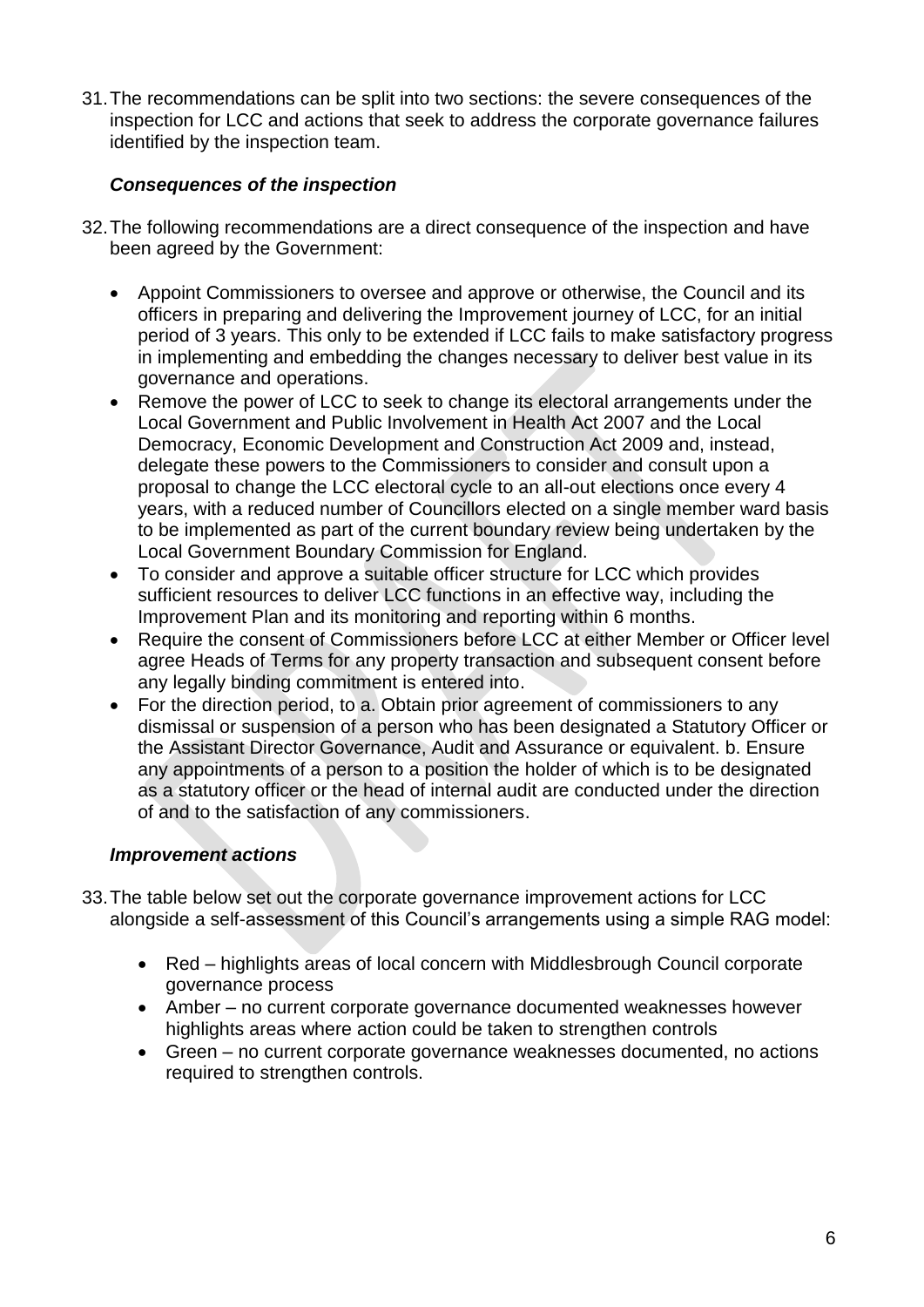| <b>Recommendation</b>                                                                                                                                                                                                                                                                                                                                            |                                                                                                                                                                                                                                                                                          | <b>MBC self-assessment</b>                                                                                                                                                                                                                                                                                                                                                                                                                                                                                                                                                                                                                                                                                                                     | <b>RAG</b> |
|------------------------------------------------------------------------------------------------------------------------------------------------------------------------------------------------------------------------------------------------------------------------------------------------------------------------------------------------------------------|------------------------------------------------------------------------------------------------------------------------------------------------------------------------------------------------------------------------------------------------------------------------------------------|------------------------------------------------------------------------------------------------------------------------------------------------------------------------------------------------------------------------------------------------------------------------------------------------------------------------------------------------------------------------------------------------------------------------------------------------------------------------------------------------------------------------------------------------------------------------------------------------------------------------------------------------------------------------------------------------------------------------------------------------|------------|
| Direct LCC to prepare and implement an<br>Improvement Plan, to the satisfaction of the<br>Commissioners with, as a minimum, the following<br>components: a. In the first 12 months review and<br>implement changes to the Council's constitution<br>which will<br>i.<br>Improve the ethical governance framework to<br>best practice incorporating the LGA model |                                                                                                                                                                                                                                                                                          | The Council has a code of conduct for members in<br>place, based on the LGA model code. A revised<br>code is to be agreed in June along with supporting<br>processes.                                                                                                                                                                                                                                                                                                                                                                                                                                                                                                                                                                          | Green      |
|                                                                                                                                                                                                                                                                                                                                                                  | code and a fully functioning Standards<br>Committee.                                                                                                                                                                                                                                     |                                                                                                                                                                                                                                                                                                                                                                                                                                                                                                                                                                                                                                                                                                                                                |            |
| ii.                                                                                                                                                                                                                                                                                                                                                              | Constitute the Audit Committee as a stand-<br>alone committee with a direct reporting line to<br>Council and a right to have its<br>recommendations considered by the<br>Executive Mayor and Cabinet, with either an<br>independent Chair or an Independent<br><b>Technical Advisor.</b> | Partially applicable. This recommendation was in<br>response to the merger of scrutiny and audit<br>functions into one committee and the failure to<br>consider that audit should have the right to report<br>direct to Council as a committee of the Council.<br>The Council does not currently have an<br>independent Chair of Audit or an Independent<br>Technical Advisor. The Section 151 officer plans to<br>recruit an independent Technical Advisor to<br>support the committee during 2021/22 and this<br>action will be captured in the Annual Governance<br>Statement.                                                                                                                                                              | Amber      |
| iii.                                                                                                                                                                                                                                                                                                                                                             | To re-establish Scrutiny activity in line with<br>Statutory Guidance ensuring that Councillor<br>leadership of the activity is on a cross party<br>basis and with appropriate officer support.                                                                                           | The Council's scrutiny function is established in<br>line with statutory guidance. There are protocols in<br>place to ensure members have access to<br>information required in order to fulfil their roles.                                                                                                                                                                                                                                                                                                                                                                                                                                                                                                                                    | Green      |
| iv.                                                                                                                                                                                                                                                                                                                                                              | Introduce best practice Standing Orders and<br>Regulations for contracts and property<br>disposals.                                                                                                                                                                                      | The Council has in place standing orders and<br>regulations that are relevant to contract and<br>property disposals. It also has in place an Asset<br>Disposal Policy which sets out how the business<br>case for asset disposals will be completed and<br>approved and the process for agreeing sales of<br>assets on the grounds of social value. There is a<br>requirement that sales of assets on the grounds of<br>social value are reported to this committee.<br>Following analysis of the LCC report, the process<br>will be reviewed during 2021/22 to provide<br>assurance that asset acquisitions and disposal<br>processes by the Middlesbrough Development<br>Company align with the Council's internal policies<br>on this area. | Amber      |
| v.                                                                                                                                                                                                                                                                                                                                                               | Review the scope, content and reporting of<br>all delegated powers.                                                                                                                                                                                                                      | The Council has a scheme of delegation in place<br>however the sub-delegations to officers are limited<br>and require further development - this was a<br>planned action during 20/21 but has slipped to<br>21/22 due to COVID-19. The full scheme will also<br>be published within the Constitution once agreed.<br>Refresher officer training on officer delegated<br>decisions processes for key officers should be<br>delivered to strengthen understanding of the<br>required governance process that must be<br>followed to take an officer delegated decision. This<br>will be included as an action within the next Annual<br>Governance Statement.                                                                                    | Amber      |
| vi.                                                                                                                                                                                                                                                                                                                                                              | Establish a specific code of conduct for all<br>Members in connection with dealing with<br>Planning and Licencing matters.                                                                                                                                                               | There is a planning protocol in place already for<br>Middlesbrough Council. During 2021, a protocol<br>will be developed for licencing matters.                                                                                                                                                                                                                                                                                                                                                                                                                                                                                                                                                                                                | Amber      |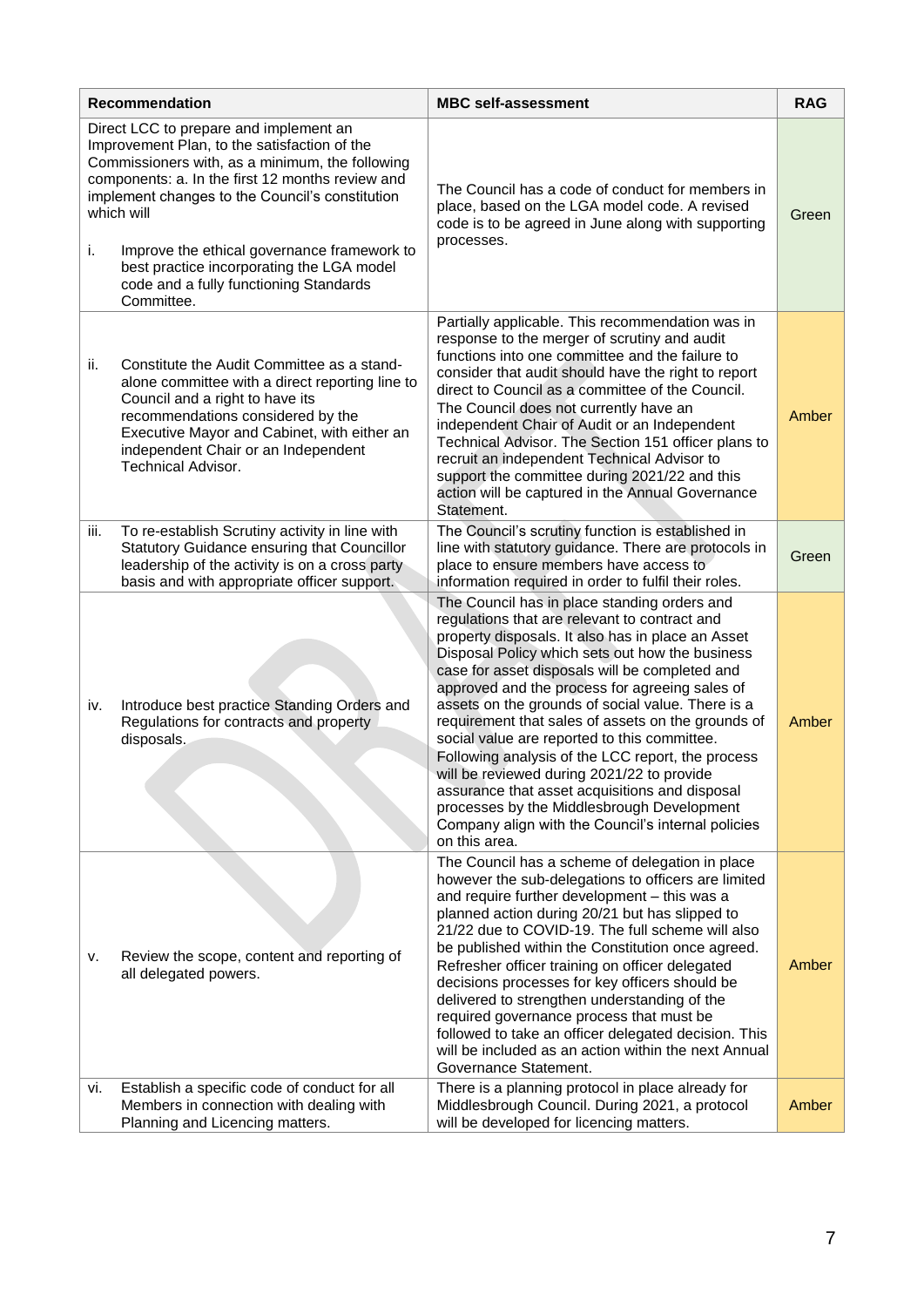| <b>Recommendation</b>                                                                                                                                                                                                                                                                                                                                                                                                                                                                                                                                                                                         | <b>MBC self-assessment</b>                                                                                                                                                                                                                                                                                                                                                                                                                                                                                                                                                                                                                                                                                                                                                                                                                                                   | <b>RAG</b> |
|---------------------------------------------------------------------------------------------------------------------------------------------------------------------------------------------------------------------------------------------------------------------------------------------------------------------------------------------------------------------------------------------------------------------------------------------------------------------------------------------------------------------------------------------------------------------------------------------------------------|------------------------------------------------------------------------------------------------------------------------------------------------------------------------------------------------------------------------------------------------------------------------------------------------------------------------------------------------------------------------------------------------------------------------------------------------------------------------------------------------------------------------------------------------------------------------------------------------------------------------------------------------------------------------------------------------------------------------------------------------------------------------------------------------------------------------------------------------------------------------------|------------|
| Require mandatory training of members in<br>vii.<br>key activities, including behaviours, before<br>participation in Council activities other than<br>full Council.                                                                                                                                                                                                                                                                                                                                                                                                                                           | The Council does include in its Constitution<br>mandatory completion of induction and committee<br>specific training prior to sitting on a range of<br>committees. The consequences of failure to<br>complete mandatory training are less clear<br>currently. Options to strengthen wording of this<br>section and including reporting of noncompliance<br>to full council should be considered by the<br><b>Constitution and Member Development Committee</b><br>during 2021/22 as it would require an amendment<br>to the constitution to enforce this.<br>Given the proportion of members with limited local<br>authority experience following the most recent<br>elections and the turnover in senior staff, it would<br>also be prudent to authorise mandatory refresher<br>training on the officer and member protocol within<br>Middlesbrough Council's constitution. | Amber      |
| Improve the content and updating of<br>viii.<br>declarations of interests and gifts and<br>hospitality, for both Members and Officers                                                                                                                                                                                                                                                                                                                                                                                                                                                                         | Member refresher training on the code of conduct<br>will include information on hospitality requirements<br>and registers of interests and is already planned<br>for July 2021. This will be delivered by an external<br>solicitor who is a formal monitoring officer.<br>It is planned to deliver refresher training for officers<br>to remind them of their obligations under the<br>Officer code of conduct during 2021/22. This will<br>be included as an action in the Annual<br>Governance Statement.                                                                                                                                                                                                                                                                                                                                                                  | Amber      |
| In the first 24 months, review the roles and case<br>for continuing with each subsidiary company of<br>LCC. For those companies that it is agreed to<br>continue, ensuring that the Directors appointed by<br>LCC are appropriately skilled in either technical or<br>company governance matters to ensure each<br>Board functions effectively under the terms of an<br>explicit shareholder agreement and a nominated<br>shareholder representative. For those companies<br>which it is determined not to continue with in this<br>form, to establish a plan to internalise, close or sell<br>as appropriate | Given the Council has recently created a<br>subsidiary company completing similar functions to<br>those being delivered in LCC, it would be prudent<br>to review decisions taken in the last financial year<br>to assess whether they are operating in line with<br>the remit and if there are any concerns that<br>decisions could have been taken which would not<br>have met the standards that would be applied if<br>the decisions had been taken internally.<br>Internal audit will be commissioned to review<br>decisions taken during 2021/22 to review<br>decisions as assess compliance with company<br>documentation, the remit agreed by Executive and<br>whether decisions would meet the expectations of<br>internal policies if they had been taken internally.                                                                                               | Amber      |
| To oversee a detailed structure and strategy for<br>the Highways function in short and medium term<br>as set out in the Highways section of this report                                                                                                                                                                                                                                                                                                                                                                                                                                                       | Middlesbrough Councils Highways Operations are<br>managed through an in house team. Where<br>external contractors are used this is through the<br>use of either individual contracts or framework<br>tenders and again the management of these is<br>through an in house team. The service is in the<br>process of developing a five year capital<br>investment strategy around highways<br>infrastructure that will inform the MTFP.                                                                                                                                                                                                                                                                                                                                                                                                                                        | Amber      |
| Establish a plan to deliver an effective file<br>management system so that LCC can more easily<br>comply with its statutory and managerial<br>responsibilities                                                                                                                                                                                                                                                                                                                                                                                                                                                | Middlesbrough Council has an Electronic<br>Document and Records Management (EDRM)<br>corporate solution in place and a clear retention<br>schedule. Although not all services use the EDRM,<br>there is a corporate product in place.<br>The report was particularly concerned with the<br>failure to maintain a full case file of all relevant<br>decisions in relation to asset disposals.<br>Currently it is estimated that 45% of council<br>documents is held in an EDRMS. The rest are<br>held in file shares.                                                                                                                                                                                                                                                                                                                                                         | Amber      |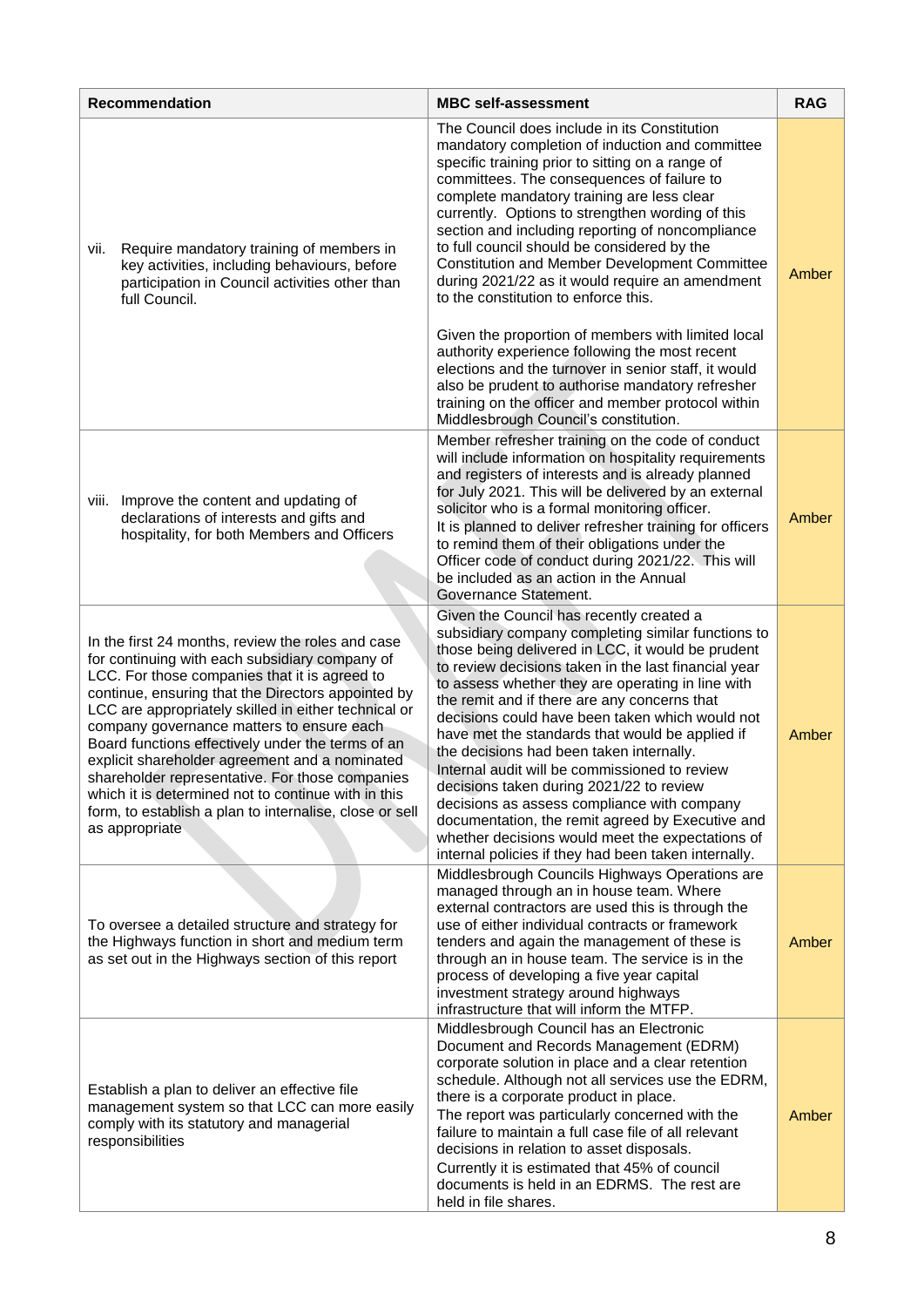| <b>Recommendation</b>                                                                                                                                                                                                                                                                     | <b>MBC</b> self-assessment                                                                                                                                                                                                                                                                                                                                                                                                             | <b>RAG</b> |
|-------------------------------------------------------------------------------------------------------------------------------------------------------------------------------------------------------------------------------------------------------------------------------------------|----------------------------------------------------------------------------------------------------------------------------------------------------------------------------------------------------------------------------------------------------------------------------------------------------------------------------------------------------------------------------------------------------------------------------------------|------------|
| Devise and implement a programme of cultural<br>change which ensure both Members and Officers<br>understand their respective roles and the way in<br>which the Council and its activities are regulated<br>and governed and the way in which this is<br>monitored, and breaches rectified | The Council has already engaged with the Local<br>Government Association to develop relationships<br>between the senior management team and the<br>Executive and directly elected Mayor which has<br>had a positive impact. It also has an induction<br>process for members and a Member's handbook.<br>Actions to refresh key training for both officers and<br>members are reflected in the previous self-<br>assessment statements. | Amber      |

## **Conclusion**

- 34.LCC has the same democratic governance model as Middlesbrough Council. It is therefore not surprising that the inspector's recommendations that relate to governance and structure will be relevant to this Council.
- 35.The self-assessment identifies a range of planned actions that focus on member and officer relationships and awareness and understanding of roles and responsibilities. These recommendations align with a recent internal audit report on Member decisionmaking, which is currently at the draft report stage.
- 36.There is a risk that if roles and responsibilities are not fully understood and adhered to by both members and officers that Middlesbrough Council could experience the same issues as Liverpool City Council.

#### **Update on actions identified from previous reports**

- 37.In February 2021, the following actions were agreed following a self-assessment against a public interest report by Grant Thornton on the London Borough of Croydon Council:
	- to further strengthen visibility it is proposed that the reserves risk assessment is shared with scrutiny during the budget setting process going forward;
	- review investment plans to ensure the impact of COVID-19 is taken into consideration; and
	- expand the training programme for this committee to include Treasury Management.
- 38.Since that report, the risk assessment was shared with Scrutiny as part of the consultation for the 2020/21 budget setting process.
- 39.Training on treasury management has been planned into the work programme of this committee for 2021/22. The first session took place on the 24<sup>th</sup> June 2021 focusing on Treasury Management Principles with a second to follow on the Prudential Code.
- 40.Full Council on 16 February 2021 approved a revised Investment Strategy and a Capital Strategy including Treasury Management Policy, Borrowing Strategy, Minimum Revenue Provision Policy and Prudential Indicators. These had all been considered in the light of the COVID-19 situation.
- 41.In 2018, the following actions were agreed following a self-assessment against a Best Value inspection report on Northamptonshire County Council: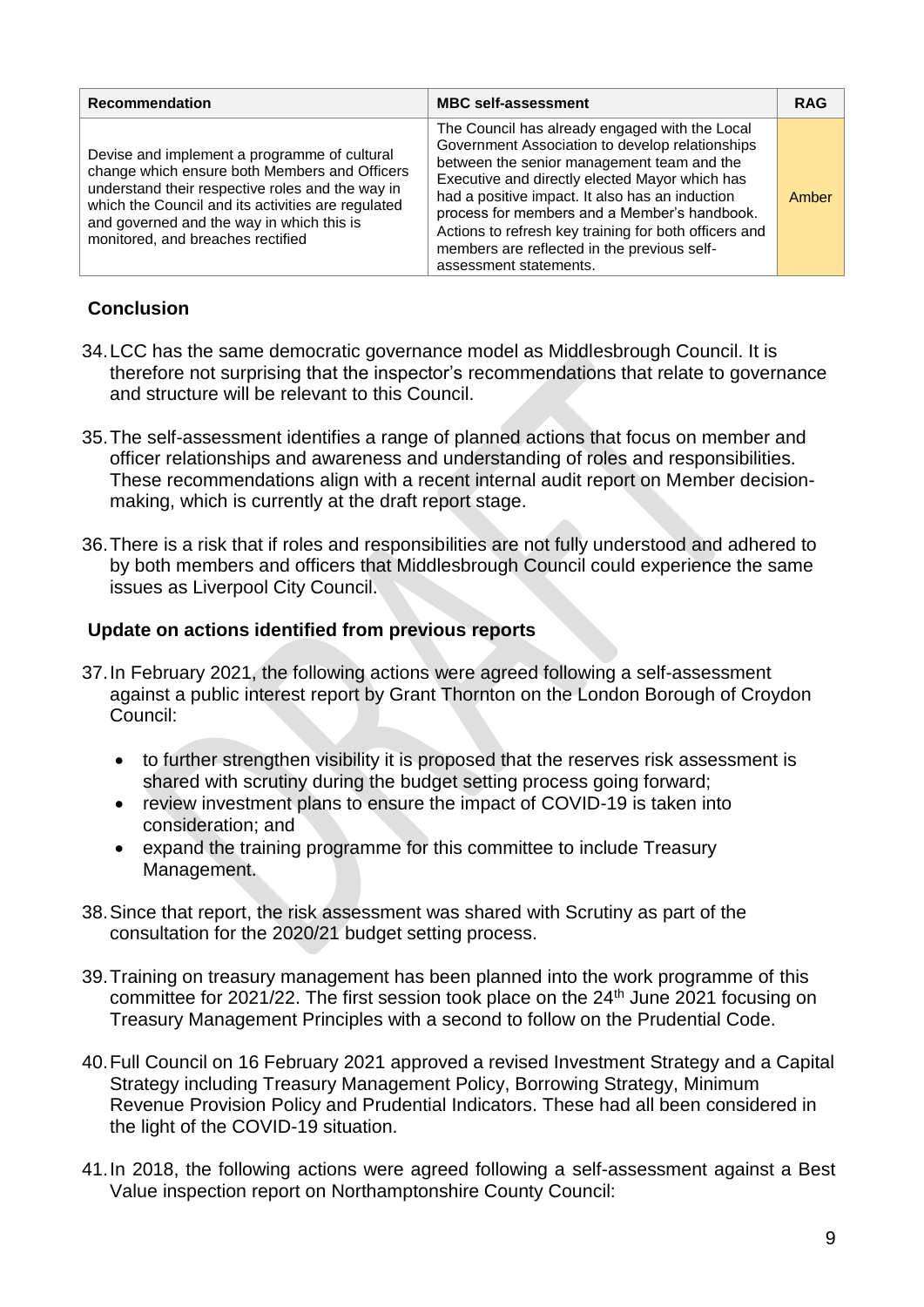- continued improvement of demand forecasting within Adult Social Care and (in particular) Children's Care, now linked to Change Programme 3.1;
- conclusion of the review of current utilisation of Public Health Grant and forecasting of future needs to provide assurance and to identify future commissioning priorities;
- development of medium-term Directorate Plans to demonstrate line of sight from the Strategic Plan to team level performance and communicate objectives to all employees;
- continued development of the Council's approach to Programme and Project Management, in particular developing business cases in respect of projects with purely or majority social value;
- development of overarching partnership arrangements linked to the Mayor's Vision and Public Sector Reform, linked to the Social Regeneration Prospectus;
- a review of local scrutiny arrangements in line with the Government's response to the recommendations of the Communities and Local Government Committee on the Effectiveness of Local Authority Overview and Scrutiny Committees; and
- implementation of a new approach to complaints including quarterly management information and lessons learned reports.
- 42.All actions were completed with the exception of the overarching partnership governance action. Plans for this changed with the political administration, however a partnership governance policy is now in place which will ensure partnerships are develop and managed in alignment with the Council's strategic priorities.
- 43.Work is progressing to expand demand forecasting products in Children's safeguarding to incorporate financial forecasting. Further work is planned in relation to lessons learnt from complaints during 2021 to strengthen practice in this area.

# **What decision(s) are being asked for?**

- 44.That the Committee notes the contents of the report and the planned actions to ensure lessons are learnt from events at Liverpool City Council (LCC).
- 45.That the Committee further notes an update on previously agreed actions that were considered by it previously to ensure lessons were learnt from the issues experienced by London Borough of Croydon Council (LBCC) and Northamptonshire County Council (NCC).

#### **Why is this being recommended?**

46.It is always prudent to take the opportunity to learn lessons from other local authorities and identify where practice can be improved to avoid issues experienced elsewhere.

#### **Other potential decisions and why these have not been recommended**

47.The Council could choose not to reflect on the issues experienced elsewhere, however that is not recommended.

# **Impact(s) of recommended decision(s)**

#### *Legal*